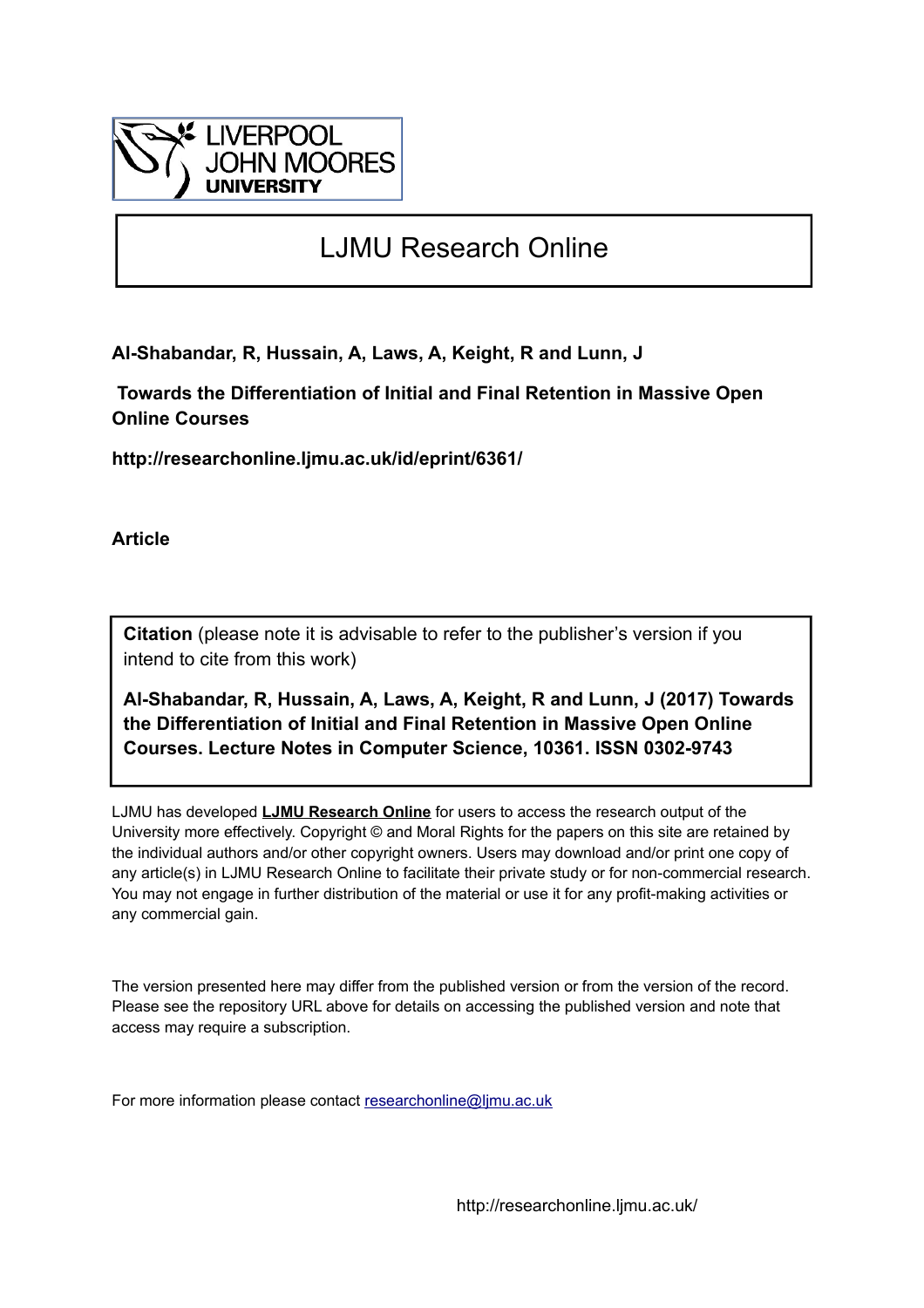# **Towards the Differentiation of Initial and Final Retention in Massive Open Online Courses**

Raghad Al-Shabandar, Abir Hussain, Andy Laws, Robert Keight ,Janet Lunn

Applied Computing Research Group, School of Computing and Mathematical Sciences Liverpool John Moores University, Byrom Street, Liverpool, L3 3AF, UK

[R.N.AlShabandar@2013.ljmu.ac.uk,{A.hussain,](mailto:R.N.AlShabandar@2013.ljmu.ac.uk,%7bA.hussain) A.Laws[,J.Lunn}@ljmu.ac.uk,](mailto:J.Lunn%7d@ljmu.ac.uk)[R.Keight@2015.ljmu.ac.uk](mailto:R.Keight@2015.ljmu.ac.uk)

Abstract. Following an accelerating pace of technological change, Massive Open Online Courses (MOOCs) have emerged as a popular educational delivery platform, leveraging ubiquitous connectivity and computing power to overcome longstanding geographical and financial barriers to education. Consequently, the demographic reach of education delivery is extended towards a global online audience, facilitating learning and development for a continually expanding portion of the world population. However, an extensive literature review indicates that the low completion rate is the major issue related to MOOCs. Due to a lack of in-person interaction between instructors and learners in such courses, the ability of tutors to monitor learners is impaired, often leading to learner withdrawals. To address this problem, learner drop out patterns across five courses offered by Harvard and MIT universities are investigated in this paper. Learning Analytics is applied to address key factors behind participant dropout events through the comparison of attrition during the first and last weeks of each course. The results show that the number of attired participants during the first week of the course is higher than during the last week, low percentages of attired learners are found prior to course closing dates. It is indicated therefore that assessment fees may not represent a significant reason for learners withdrawal. We introduce supervised machine learning algorithms for the analysis of learner retention and attrition within MOOC platform. Results show that machine learning represents a viable direction for the predictive analysis of MOOCs, with highest performances yielded by Boosted Tree classification for initial attrition and Neural Network based classification for final attrition.

### **1 Introduction**

With progress in Open Educational Resources (OER) advancing from an emerging field towards an increasingly important learning modality, Massive Open Online Courses (MOOCs) have seen dramatically increases in popularity over the last few years within the higher education sector[1]. The high ranking universities have devel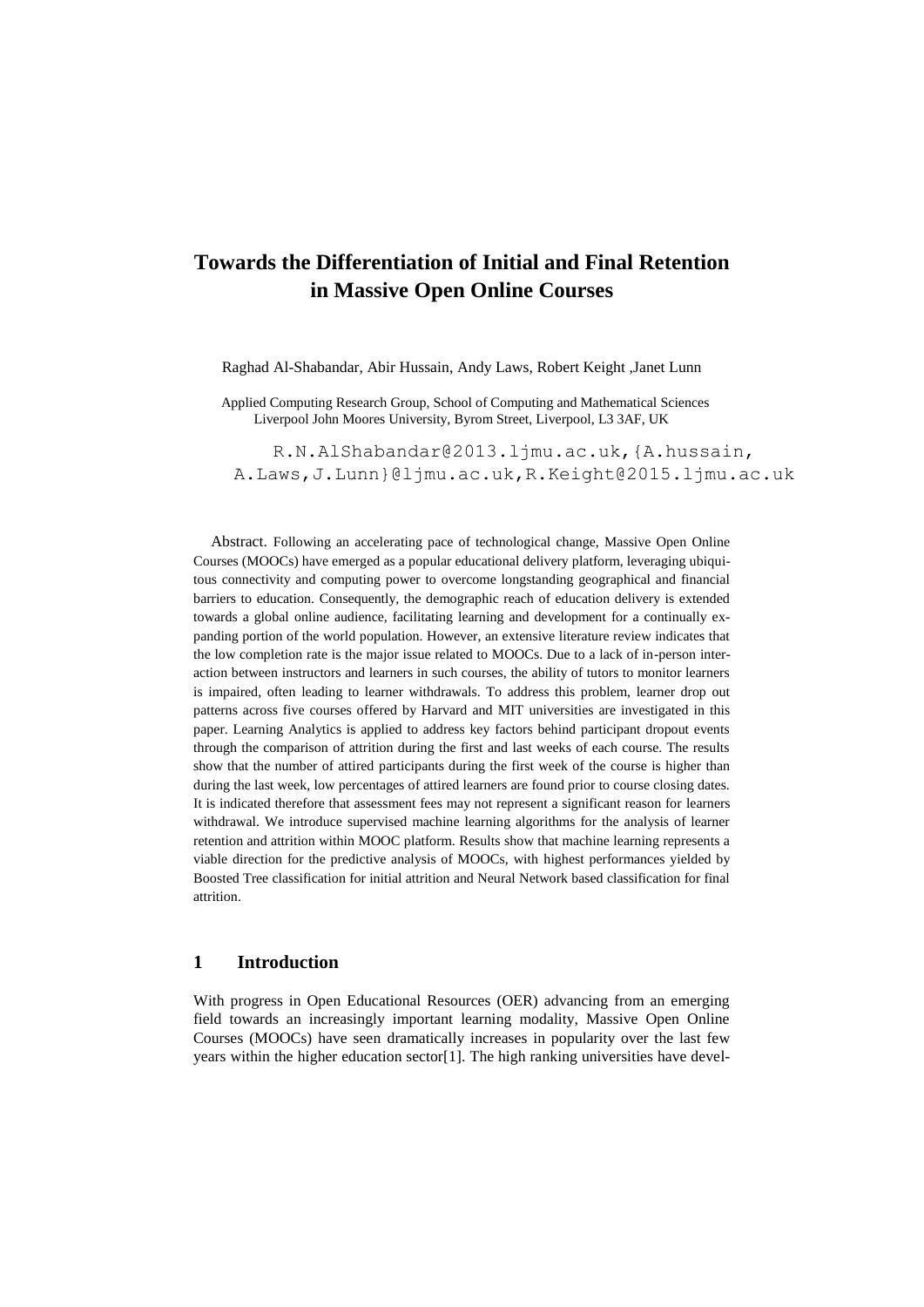oped and delivered hundreds of courses, including HarvardX, Khan Academy, and Coursera[1]. MOOCs provide the same quality of learning as the traditional classroom without conventional time and geographical restrictions. As a result, learners are able to understand and learn courseware content at their own pace. Through the MOOC platform, learners are connected with an array of learning resources, including video lectures, regular assessments, and content in the form of pdf documents. Additionally, learners can interact with each other through participation in online discussion forums[2]. One of the distinctive features of MOOCs is their instant accessibility, coupled with the elimination of financial, geographical, and educational obstacles. Consequently, the proportion of participants engaging in such courses could increase quickly[1][2]. For example, the number of participants has rapidly expanded in Harvard online courses, with 1.3 million unique learners engaged in online courses reported at the end of 2014[3]. Nevertheless, significant potential of MOOCs features, the low completion rate is the major issue related to MOOCs[2][4]. Research investigations reveal on average that out of each one million participants in MOOCs, an overwhelming majority of them withdraw from MOOCs prior to completion[2]. Due to lack of face to face interaction between instructors and learners in such courses, it is understandably difficult for instructor's to maintain direct awareness of the reasons for individual learner withdrawals[5]. Learning Analytics (LA) is an emerging field of educational technology. LA approaches have demonstrated beneficial insight into the rate of attrition at an early stage. LA analysis, measures and abstracts comprehensive information about the learner from various aspects, including cognitive, social, and psychological facets to help the decision-maker to effectively reason about learner success and failures [6].LA methods can provide course instructors further information about learner activity in a virtual environment and help them to tailor material to need of participants[6]. Machine learning is a space of techniques at the intersection of computer science, statistics, and mathematics, that has been subsequently adopted by researchers to predict student retention within virtual class environments[4]. Despite the large number of works reported in the literature for modelling student dropout rates, such models do not take into consideration the underlying factors that drive student withdrawals[5]. In this work, LA is therefore employed to analyse and address key factors behind participant dropout events, providing a window of opportunity in which to apply early stage intervention, thereby preventing such cases of withdrawal. It is hypothesised in this work that such withdrawal events are in fact largely preventable through the observation and analysis of learner behaviours over various time periods. Machine learning represents a powerful data intensive approach which we apply within our proposed LA framework. ML is appropriate for the detection of potentially learner attrition patterns from course activity data through the examination of learning behaviour features over time[7]. Moreover, machine learning has the potential scope to infer the underlying emotional state of learners by discovering a latent pattern of learner behavior [1].In this paper supervised machine learning approaches will be presented to predict learner retnetion and attrition parameters in MOOCs platform. The performance of classifier models will be compared using a set of appropriate criteria.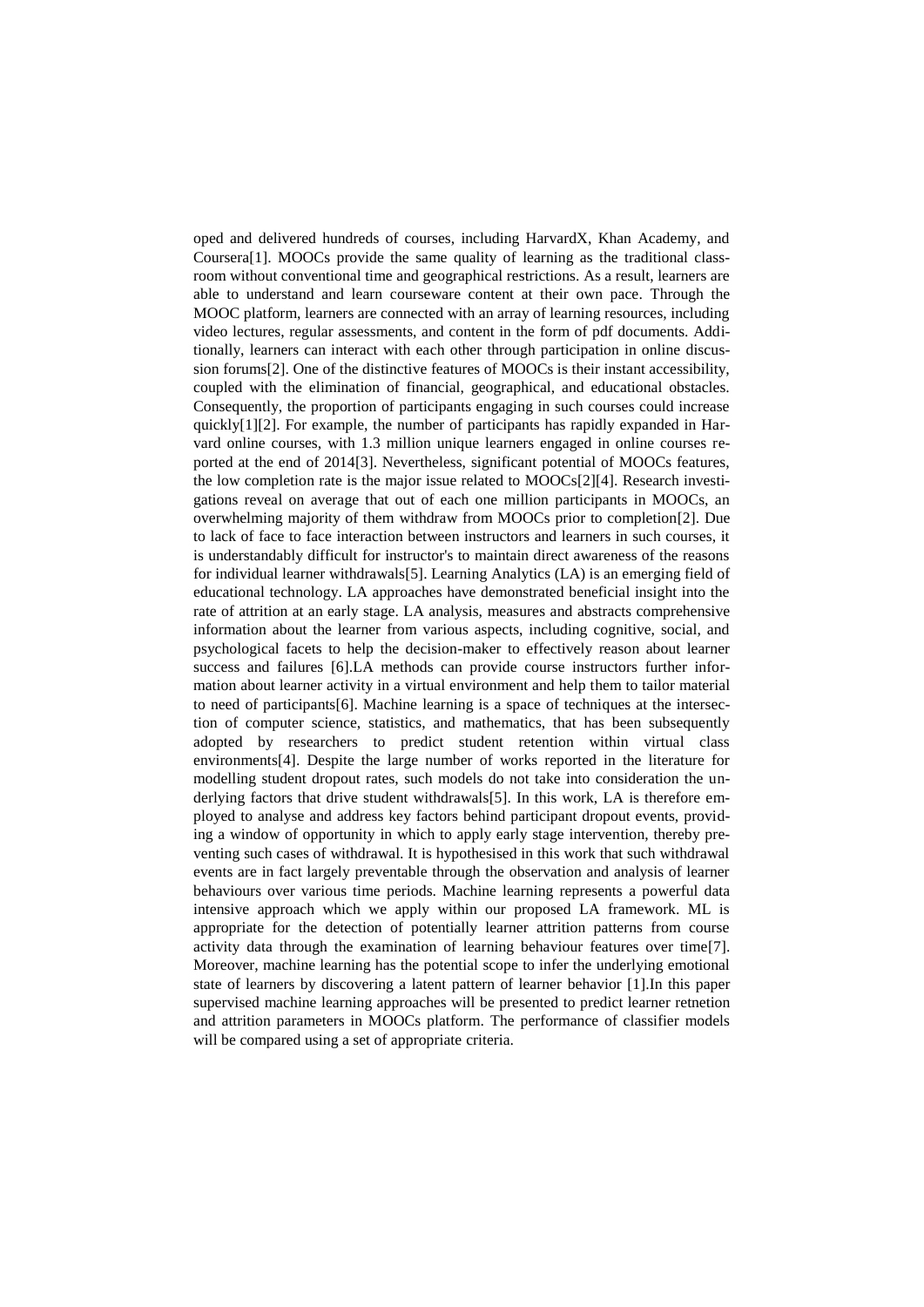# **2** Literature Review

MOOCs have attracted the attention of many researchers, with an aim to provide an advantage over traditional classroom environments. Much existing work focuses on participant attrition in MOOCs. In this section we will summarise the work of other researchers towards learner attrition in MOOCs. The author in ref [4]applies supervised machine learning to predict the likelihood of learner dropout from MOOCs. Feature engineering over time was considered in order to obtain more accurate predication rates[4]. Other researchers emphasise forum posts as a prominent recourse of information for dropout analysis in MOOCs. In such works, the author in ref [8]adopts a sentiment analysis approach considering only forum post as the main criteria for analysis. The work considers the daily data of user forum posts and undertakes analysis in order to evaluate participant opinions regarding the quality of teaching, learning material, and peer-assessment. The results show a significant association between learner sentiment and attrition rate. Although forum posts act as a major factor affecting attrition rates, it has been observed that around 5-10% of registrants participate in the discussion forums themselves [9].Consequentially, the narrow focus on the forum post data imposes a critical limit on the generality of the approach, since other important factors such as behavioral activities are not accounted for [10].The authors in reference [10] applies Support Vector Machines (SVM) and considers only click stream features. A set of features have been extracted from behavioral log data such as the number of times a student undertakes a particular quiz, the number of visits to the course home page, and length of the session[10]. The attrition phenomenon was described by [11]as a funnel of participation. The term funnel of participation emerges from the equivalent concept in marketing (marketing funnel). The funnel of participation approach attempts to describe learners' theoretical stages toward dropout from MOOCs according to four main stages. Such stages are defined as Awareness, Registration, Activity, and progress[11].The author concludes that the fluctuation of learners behavioral activities leads to withdrew from online courses. Discussion threads are used to measure the negative behaviors of learners that lead to demotivate engagement within MOOCs platforms. Two kinds of features have been considered, namely click stream events and discussion threads[11]. Survival models have been developed by [2]for measuring the likelihood of attrition events. Survival model can be described as predictive models that apply logistic regression to infer the probability of learners' survival in the course over time[2] Additionally, feedforward neural networks have been implemented in [12] to predict completion rate in MOOCs, considering student sentiments as input. In this case, only the behavioral attributes are used to measure the performance of learners.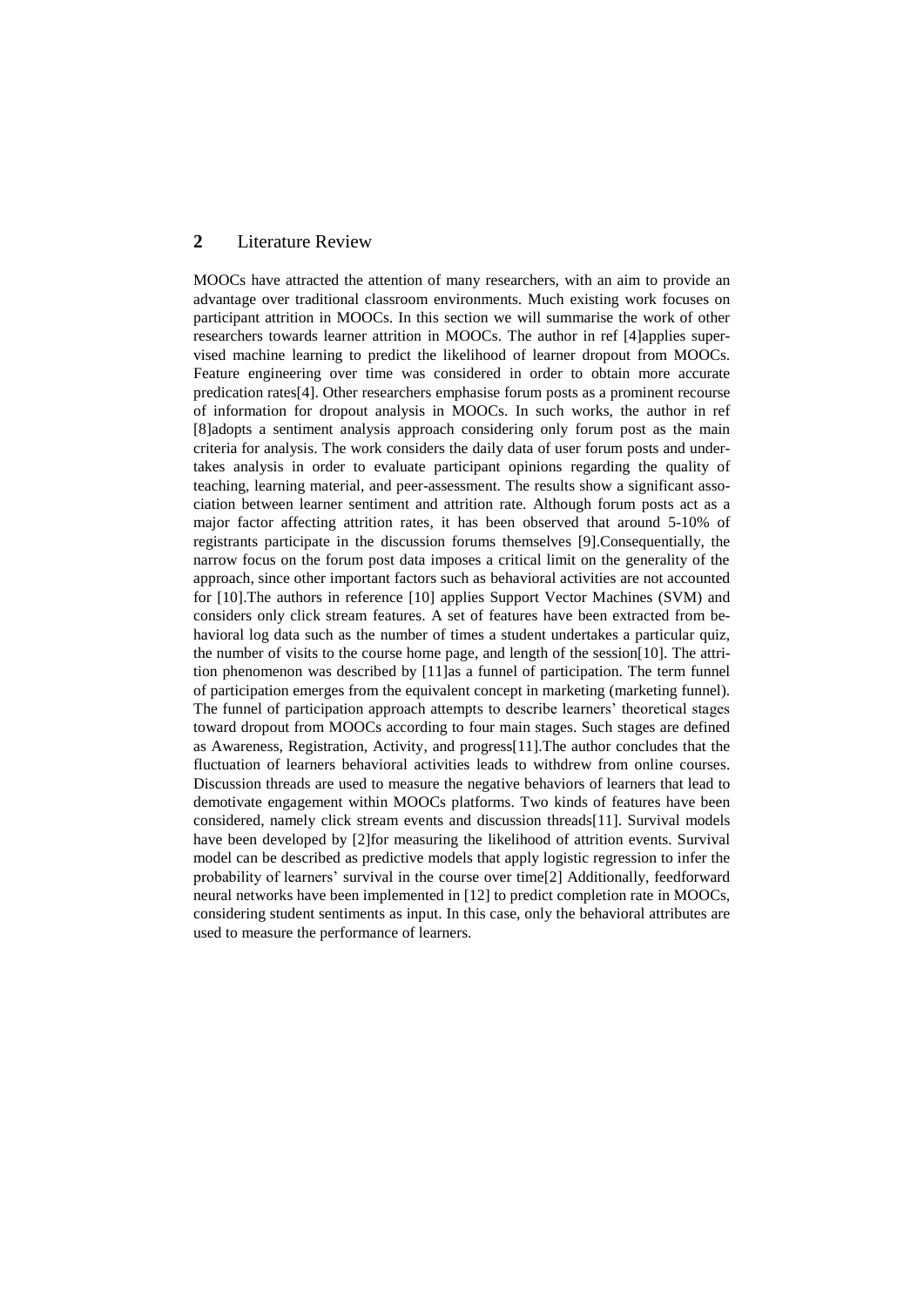# 3 Methodology

#### 3.1 Data Description

The dataset used in this paper was obtained from Harvard University [3]. Harvard University collaborates with Massachusetts Institute of Technology (MIT) to deliver high quality MOOCs. The click stream attribute is the main feature of database, which represents the number of events that correspond user interaction with courseware. The Nchapters feature represents the number of chapters that participants proceed to read. The Explored feature is a binary discretisation of exploration learners. To become explorer, a participant should click more than half of the course content (chapter)[3]. Nplay\_video feature represents specifically the number of events which the learner viewed a particular video. Viewed is also a binary discretised feature, which is encoded as 1 when the participants access the home page of assignments and related videos, or 0 otherwise [3].The temporal features are an important features used to evaluate how learners activity change over time. Launch Date (course start date) attribute represents the date when course content available online ,course wrap date (finish date) represents the date by certificates are issued[13] .There are two set of temporal attribute also ,captures regarding to user interaction activity with course ,which are (start time DI, last event DI)[13]. ndays act feature represents number of unique days when user interact with course<sup>[13]</sup>. The dataset also includes the demographic information of learners such as learners' educational levels, age and sex. The final grade ware computed by Course works (50%) ,2 mid exam(25%) and final exam(25%) .The learner must achieve 50% in final grade to be certified[13]. A brief description of dataset explained in Table 1.

| <b>Features</b>                               | <b>Description</b>                                                                                     |
|-----------------------------------------------|--------------------------------------------------------------------------------------------------------|
| User-Id<br>LOE, YOB, Gande, Grade             | Demographic feature of user including                                                                  |
|                                               | User id, sex, date of birth, GPA and background                                                        |
| Certified                                     | Target binary class encoded 1/0.                                                                       |
| Nevent nplay video,<br>Nchapters, nforum_post | Behavioural features including the number of click<br>stream, play video event, interact with chapter. |
| Viewed, Explored                              | Discrete features encoded as 1/0.                                                                      |
| Start-time Di, Last<br>event DI               | Date features describe start and end user interact<br>with course.                                     |
| Launch Date, wrap date                        | Date feature describe start and end course date                                                        |
| ndays_act                                     | Numeric feature represent number of unique days                                                        |

**Table 1.** Description Features of HarvardX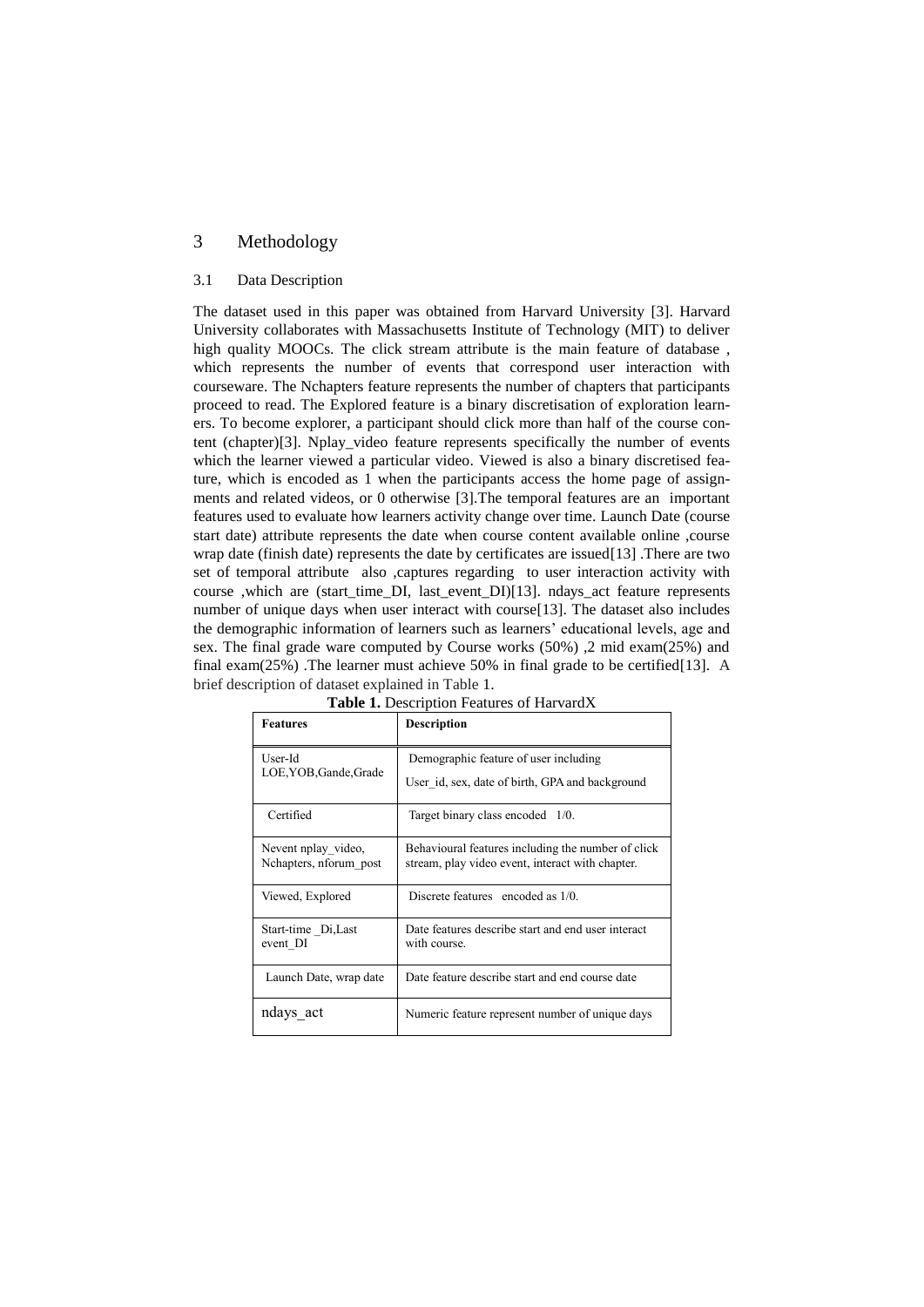#### 3.2 Data Pre-Processing

The data used in this study has been captured from 5 courses, classified into five types: Computer science, Electronic engineering, History, Chemistry, and Health. Due to the large size of date, we randomly sampled 700,000-log file entries representing the completed learners' activities on MOOCs, where each row represents a single user session. On inspection it was found that the Harvard dataset contains a large number of missing values inclusive of both behavioural and demographic features. To overcome this issue, Multivariate imputation by chained equations (MICE) has been applied [14]. MICE is capable of performing multiple imputations over a set of variables at single step regardless of the type of variables, making it a reasonable choice [14].Data in the Harvard dataset does not match the normal distribution. Normality of data is a desirable property and may be required in the case of some classes of machine learning models [15]. To handle non normality issue, Box-Cox transformation was used .Box-Cox is a member of the class of power transform functions, which are used for the efficient conversion of variables to a form of normality, the equalisation of variance, and to enhance the validity of tests for correlated variables [15]. Additionally, we scaled and centered the data through a zscore calculation. Furthermore, imbalanced classes are a notable concern in this dataset. As such, the procedure of Synthetic Minority Oversampling Technique (SMOTE) has been applied to equalise the class proportions through the generation of additional minority class examples [16]. In particular, SMOTE applies a kNN algorithm to interpolate a new instances of each minority class through evaluation of its nearest neighbours according to some distance metric.

#### **3.3 Experiments Introduction**

The purpose of this study is to estimate the rate of learner dropout from MOOCs in the future. Only five courses are considered in this study, provided by Harvard and MIT through the EDX platform in 2012-2013 [13]. The courses differ in both their structure and length. As such, the course material offered by Harvard was delivered on a weekly basis over 12-14 weeks, with MIT conversely releasing all materials at the launch date for each course [13]. Both HarvardX and MITx define successful certification of learners as the completion of weekly course works, followed by a pass mark for a final exam held at the end of the course [13]. The objective of this study is to estimate the learners dropout rate from future courses and additionally to identify the main reasons leading to learner withdrawal. A data-driven approach was used to describe patterns of activity drop off. The features considered comprise "ndays\_act", which represents a number of unique days learners interact in the courseware, combined with temporal features. Importantly, there is no imposed limitation of time on learners' access to courseware content. Learners might enrol in late in a given course; in addition, learners might withdraw from courses even prior to the completion date. Attrition was defined in terms of two main categories, namely initial and final attrition. A brief explanation of each category is provided below.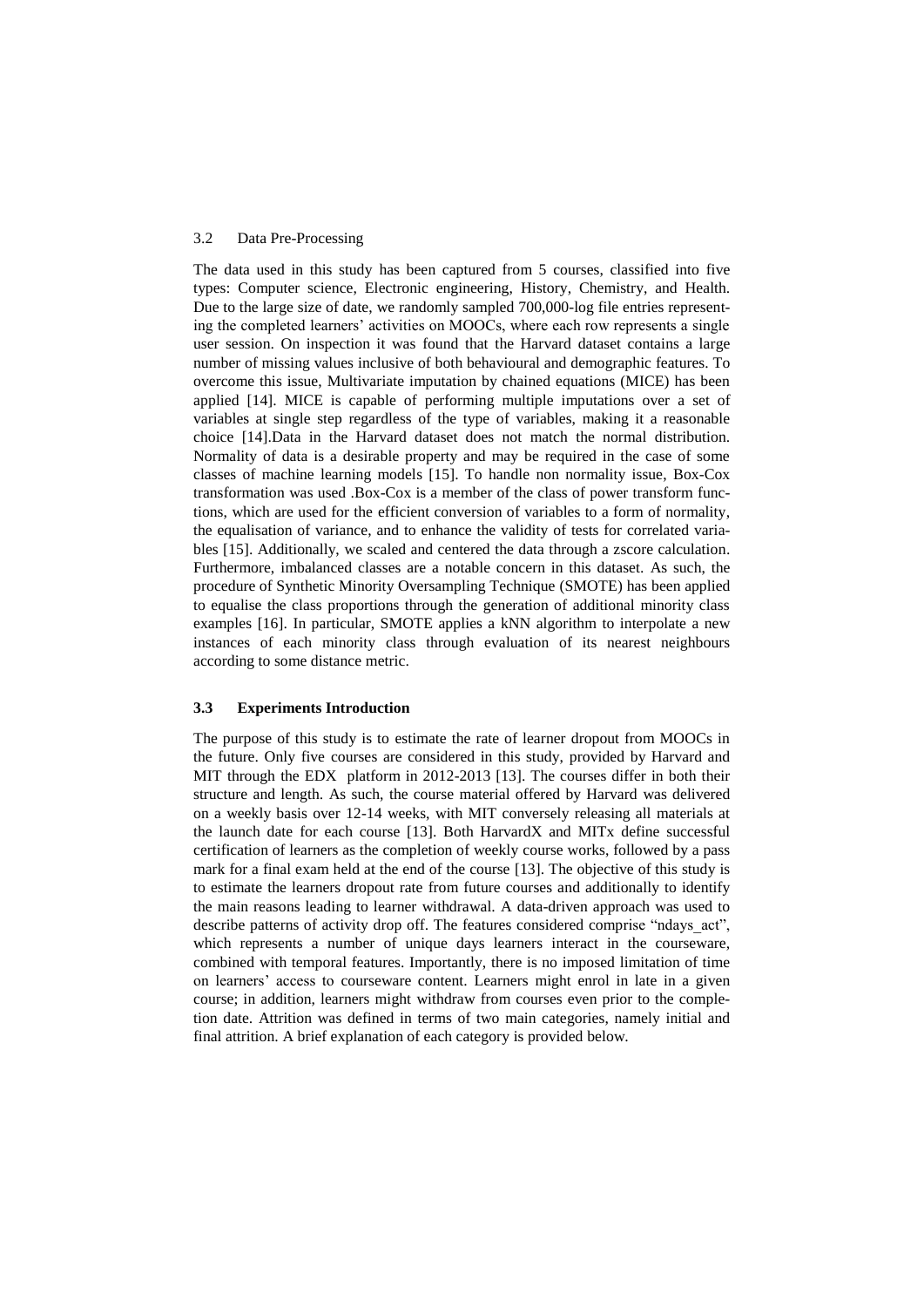- $\bullet$  Initial (in/out) state: The aim of drive initial (in/out state) feature examines the rate of participant dropout over the first week. Therefore, only learners who participated in the course since the first-week were considered. The date of learner first activity is compared with course start dates to determine learners who engaged since the beginning of course, to examine if learners dropout from the course over the first week. The date of first activity compares with last activity if both activities happened in same first week and learners didn't interact with course material. In this case, the learner state is defined as out (attrition), otherwise in (retention).
- Final (in/out) state: The aim of drive final (in/out) state feature is to evaluate the learners who enrol late and drop out from a course before the final exam date. In this case, only learners who enrolled after the course start were considered in order to explore if learners drop out of a course before the final exam data. The date of last activity was compared to the course end date. If last activity happened in the same period of course end date, the learner state is defined as out (attrition), otherwise in (retention).

#### **3.4 Exploratory Data Analysis**

In this paper, Exploratory Data Analysis (EDA), was used as a precursor of modelling phase. The aim of undertaking EDA is to understand learners activity inuitively, in particular the percentage of withdrawal participants per individual course over time. To compare learner dropout rates over time, quantitative summaries were produced. Table 2 lists information indicating the number of participants enrolled in courses since the beginning of each course respectively. In the "Health in Numbers" course, about 23,000 learner participants were enrolled; follow by "Computer Science" with 20,351 entrants. Furthermore, the table shows around 18,409 users participate in "Ancient Greek Hero", followed by 12,566 entrants in the "Circuits & Electronics" course [13]. The minority of learners enrolled in "Solid Chemistry". Table 3 list the number of participants retained in courses following the actual course start dates. The number of learners who register late in "Health in Numbers" course is set at 17,475, while the number of learners doubles in the "Computer Science" course. Registered late learners also remains less in both "Ancient Hero" and "Circuits & Electronics" courses. Figures 1& 2 compare initial retention and attrition with final retention and attrition. 30% of participants withdrew from "Health in Numbers". Of the 23,122 entrants, 70 % decided to continue to interact over the first week. Conversely, 92% of participant entrolled on the "Computer Science" course continued beyond the first week. Approximately 14% of learners withdrew from "Ancient Hero" course and 10% from the "Circuits & Electronics" within the first week, with last week drop offs of 3% and 2% respectively. An average of 5% and 3% of learners drop off from "Health in Numbers" course and "Computer Science" respectively over last week. In general, the number participant dropouts during the last week of the course are less than that experienced in the first week.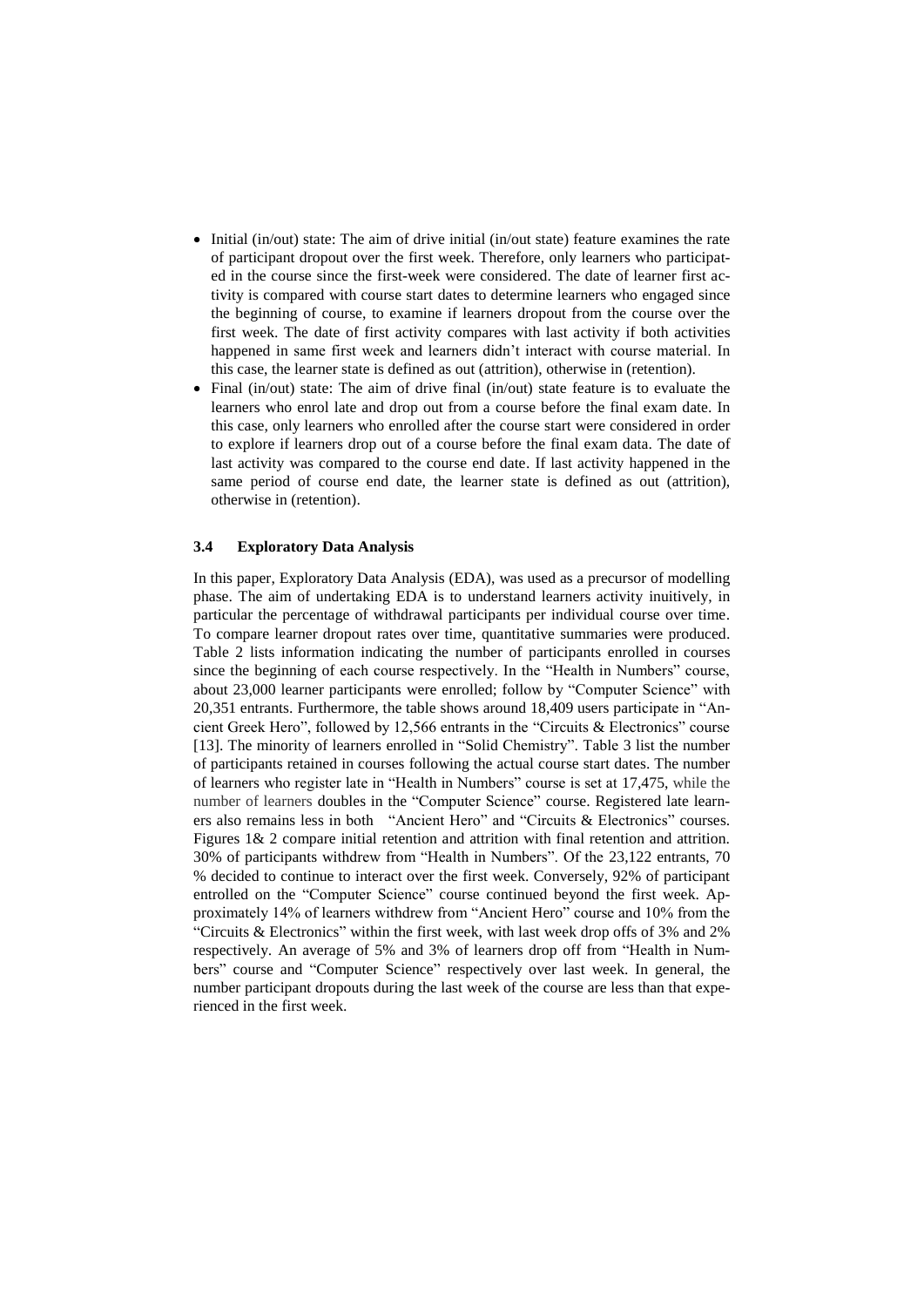| Course<br>code | Course Title                                                                                        | Course Acronym               | No users<br>No In users |        | No out user |
|----------------|-----------------------------------------------------------------------------------------------------|------------------------------|-------------------------|--------|-------------|
| $\mathbf{1}$   | The Ancient Greek Hero                                                                              | Ancient Hero                 | 18.409                  | 15,464 | 2945        |
| $\overline{4}$ | Health in Numbers:<br><b>Quantitative Methods in</b><br>Clinical & Public<br><b>Health Research</b> | Health in<br><b>Numbers</b>  | 23.122                  | 16,701 | 6421        |
| 9              | Introduction to Solid<br><b>State Chemistry</b>                                                     | Solid<br>Chemistry           | 3,094                   | 2648   | 446         |
| 11             | Circuits and Electronics                                                                            | Circuits $\&$<br>Electronics | 12,566                  | 11,447 | 1119        |
| 13             | Introduction to Com-<br>puter Science and Pro-<br>gramming                                          | Computer<br>Science          | 20,351                  | 18,588 | 1763        |

**Table 2.** Numbers of In & Out learners over course first week

**Table 3.** Numbers of In & Out learners over course last week

| Course<br>code | Course Title                                                                                        | Course Acronym              | No users | No In users | No out user |
|----------------|-----------------------------------------------------------------------------------------------------|-----------------------------|----------|-------------|-------------|
| 1              | The Ancient Greek Hero                                                                              | Ancient Hero                | 11,374   | 11,075      | 299         |
| $\overline{4}$ | Health in Numbers:<br><b>Ouantitative Methods in</b><br>Clinical & Public<br><b>Health Research</b> | Health in<br><b>Numbers</b> | 17.475   | 16,645      | 830         |
| 9              | Introduction to Solid<br><b>State Chemistry</b>                                                     | Solid<br>Chemistry          | 3,003    | 2845        | 158         |
| 11             | Circuits and Electronics                                                                            | Circuits $&$<br>Electronics | 9,523    | 9,341       | 182         |
| 13             | Introduction to Com-<br>puter Science and Pro-<br>gramming                                          | Computer<br>Science         | 36,562   | 35,816      | 746         |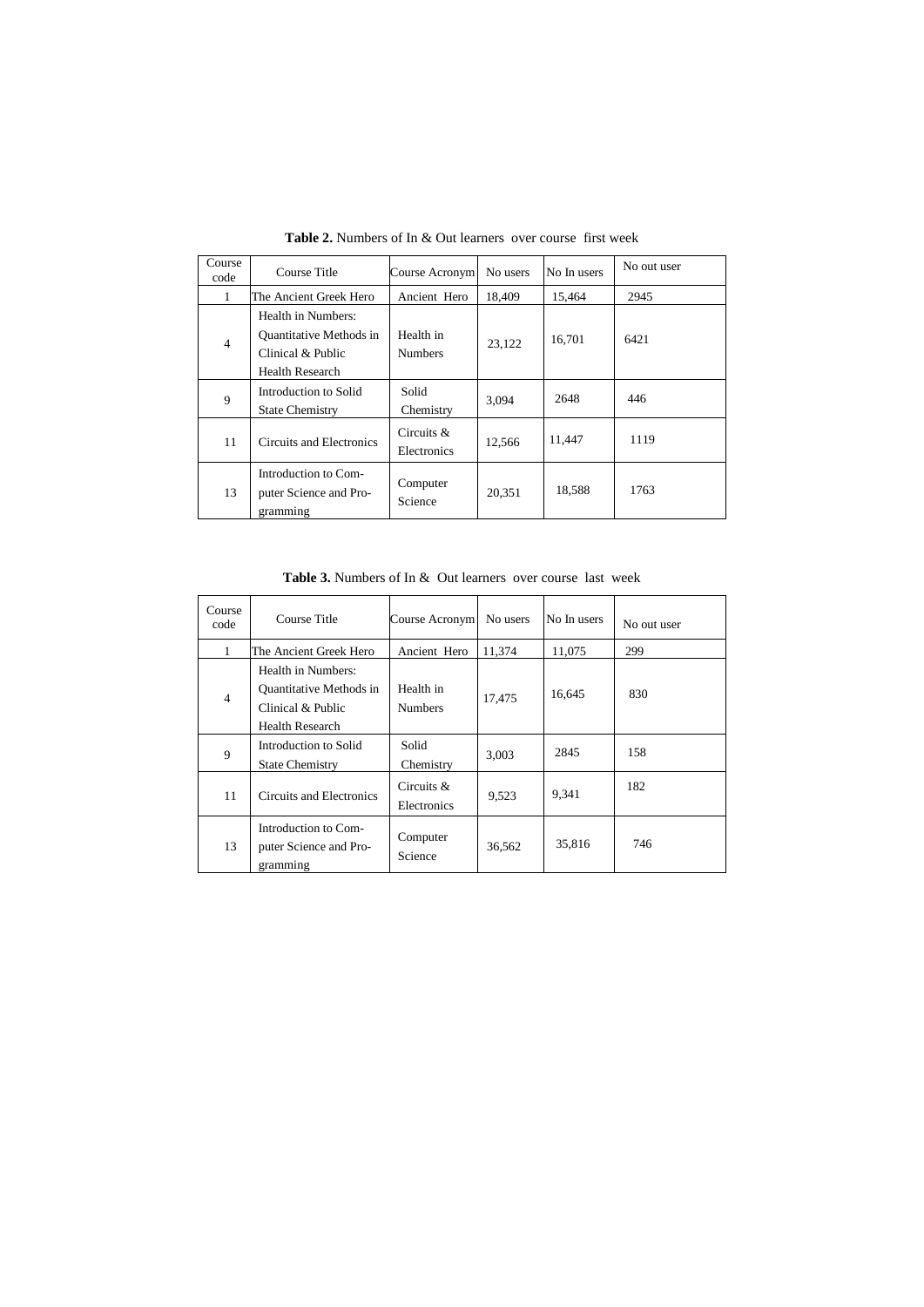



#### **3.5 Experiments Setup**

Two set of experiments are conducted in this study with the aim of predicting learner retention and attrition in MOOCs, over a different period of time. In both sets of experiments, similar courses are used to measure learner interaction with course syllabi over time. Only learners who interact with courseware content over the first week are considered in the first experiment. The prediction target is denoted as "Initial", comprising labels {in, out}, facilitating the prediction the of participant retention and attrition for each learner respectively. In the second experiment, the learners who commence participation after course start dates and subsequently dropout prior to the final exam date were considered. Respectively, the prediction target in this case is denoted "Final", again with possible labels values {in, out}. Various Ensemble machine learning algorithms, including bagging and boosting techniques, are applied to the classification problem previously introduced.

Voting classification algorithms are considered, namely Bagged CART, Boosted Tree, Gradient Boosting Method, Bagged Flexible Discriminant Analysis, and Model Averaged Neural Network. Conventional supervised machine learning algorithms are also considered, which are Feedforward Neural Network , Adaptive Mixture Discriminant Analysis. Table 4 illustrates a brief description of the models used in this study. Ten-fold cross validation where five replicates were used to assess the performance of classifier models. Accordingly, 60% of original dataset were allocated to the cross-validation training set. A further 40% of the data was used as an external test dataset to validate generalization error for each model. The purpose of using Ensemble machine learning in our case study is to enhance the stability of the base classifiers, in particular to reduce the variance and decrease bias.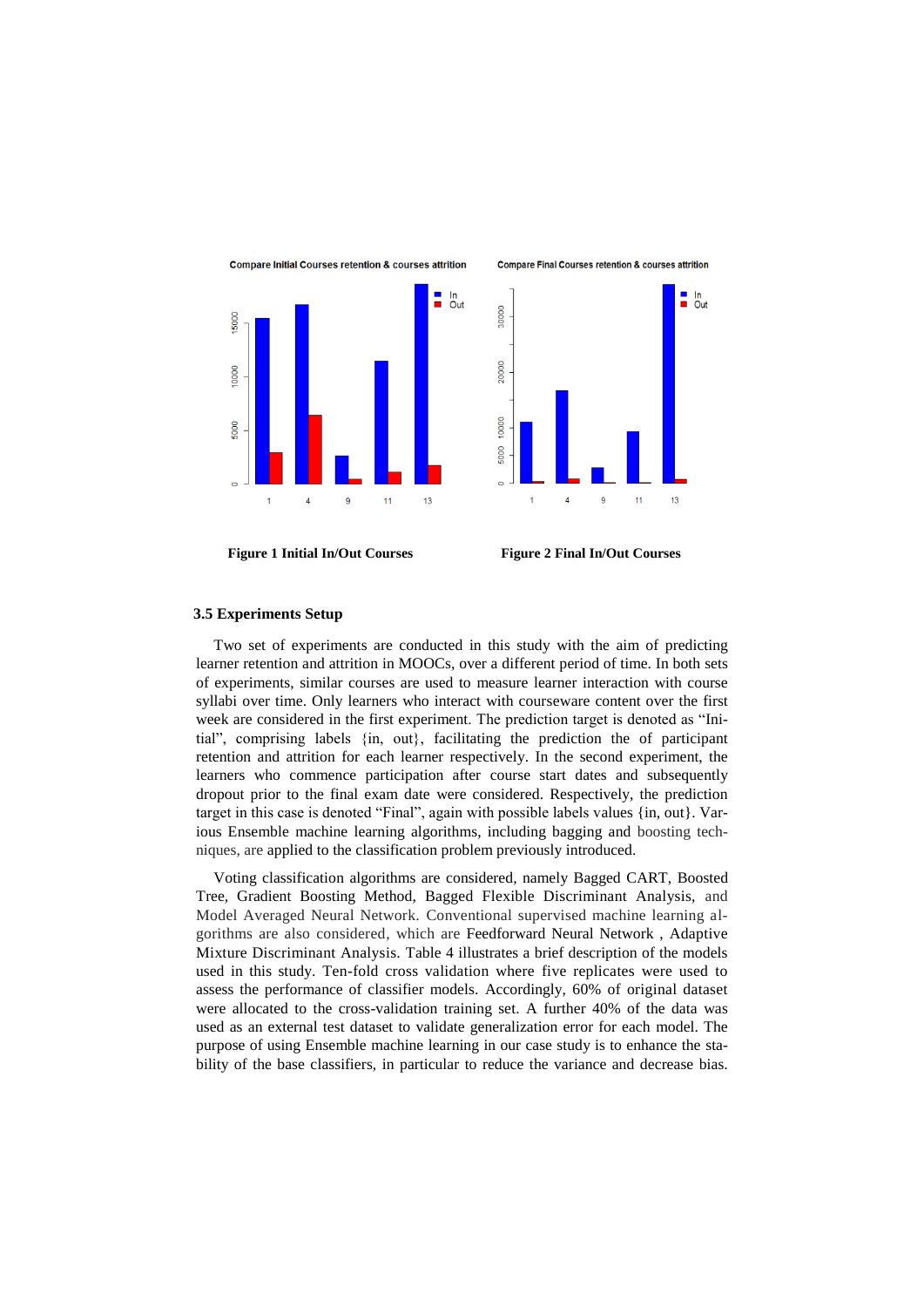Bootstrap aggregating (bagging) of weak classifiers into strong classifiers is achieved by randomly resampling the original training data of size *m* into a number of bootstrap samples, where of which retains the same size of the original dataset. New data points are then classified based on a voting procedure. Boosting leverages a multiplicity of weak base classifiers to form a strong classifier through the use of adaptive reweighting of data during training. Specifically, to obtain improved classification performance, a weight is assigned to each data point, which is adjusted during the iterative learning process. The weight of data corresponding to misclassified samples increases while the weight of correctly classified sample decreases.

#### **3.5 Result Evaluation and Discussion**

The method implemented in this paper follows a binary classification problem, where retention is donated as the positive class while attrition is assigned to the negative class. Empirical results over both sets of experiments have been compared in terms of performance metrics comprising accuracy, specificity and sensitivity, precision, recall, and AUC. Tables 5 & 6 show the empirical results obtained for each classifier respectively.Bagged CART acquired the highest accuracy in experiment 1, with a value of 0.94%, while NN gives the best accuracy in experiment 2 where a value of 0.89% is obtained. There is a noticeable difference in accuracy for the boosting models, where GBM obtained higher accuracy than the Boosted Tree in experiment 1, achieving values of 0.92 and 0.80 respectively, while the Boosting tree classifier obtained better accuracy than GBM in experiment 2, yielding values of 0.85 and 0.71. A comparison of bagging models shows that BagFDA yielded slightly higher accuracy than the avNNet model with an average value of 0.89, whereas BagFDA showed the lowest accuracy in experiment 2, obtaining a value of 0.66%. In both sets of experiments, the linear classifier Amdai obtained the lowest average accuracy with values of 0.70 and 0.76, respectively. Due to the number of learners who drop off from the course during the last week being much less than that of the first week, the True negative (specificity) results over all classifiers in experiment 1 are seen to be significantly higher than in those of experiment 2. In particular, models Treebag, avNNet, NN, and GBM obtained average values of 94%, 93%, 92%, and 91% respectively. Conversely, such models achieved worse specificity in experiment 2, with values of 79%, 75%, 30%, and 77% respectively. The linear model achieved a slightly higher specificity in experiment 1, with a value of 69%. Receiver Operator Characteristic (ROC) and area Under Curve (AUC) were also considered. Figures 3 and 4 show ROC results for both experiments. The curves are shown to converge to roughly the same semblance on the plot, indicating the similarity of performance across models in experiments 1 and 2, resulting in values around 90%, 80%, with the exception of the Amdai classifier where the lowest AUC values of both experiments were obtained, namely 76% and 78% respectively.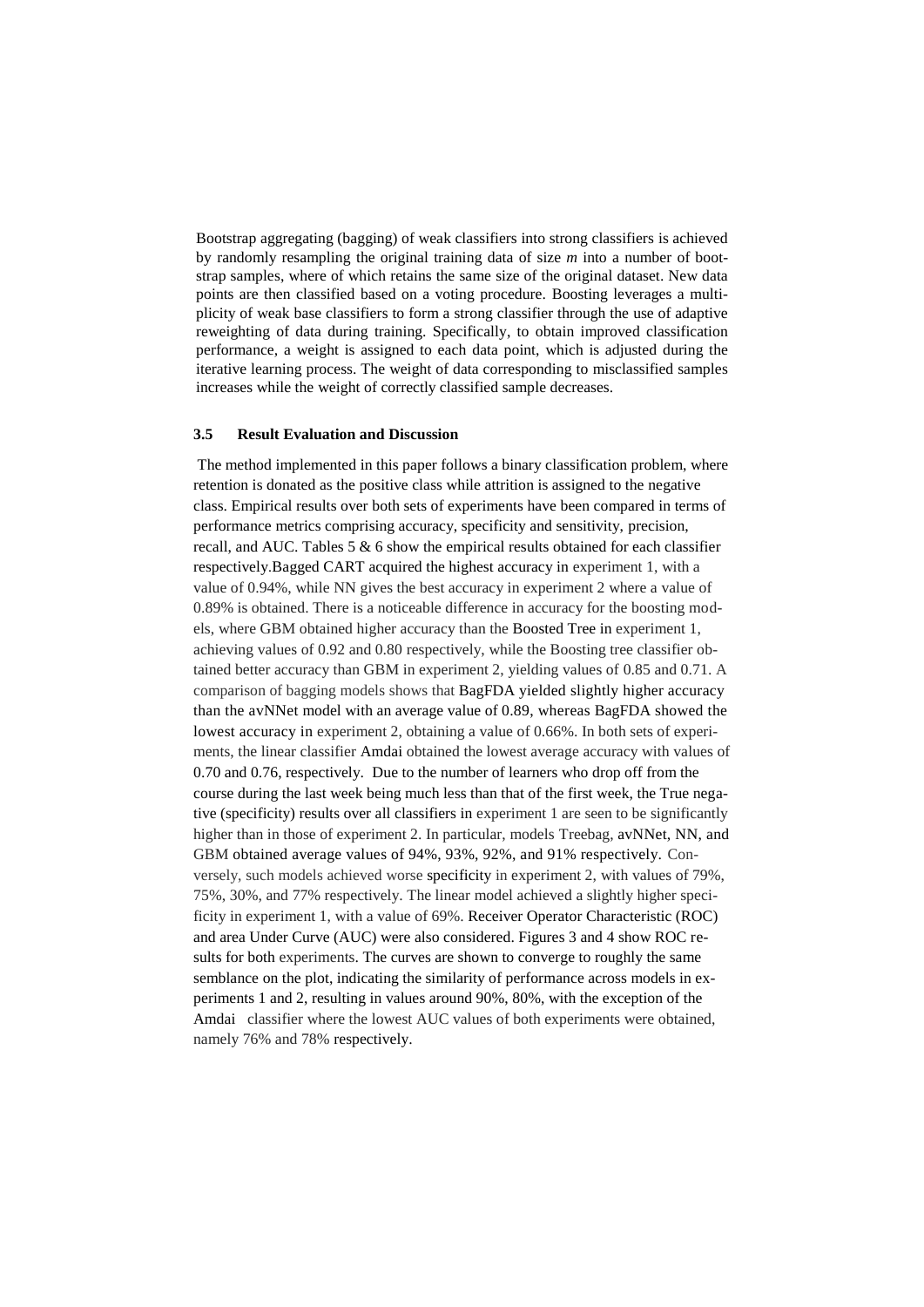| Model             | <b>Description</b>                               | <b>Architecture</b><br><b>Type</b>   |           | <b>Algorithm</b>                 |  |
|-------------------|--------------------------------------------------|--------------------------------------|-----------|----------------------------------|--|
| <b>NN</b>         | Feedforward Neural<br>Network                    | Units 14-3-2                         | Nonlinear |                                  |  |
| treebag           | <b>Bagged CART</b>                               | Ensemble DT using<br>Bagging method  | Nonlinear |                                  |  |
| <b>Blackboost</b> | <b>Boosted Tree</b>                              | Ensemble DT using<br>Boosting method | Nonlinear |                                  |  |
| Amdai             | Adaptive Mixture<br><b>Discriminant Analysis</b> | Generalized Linear<br>Model          | Linear    |                                  |  |
| <b>GBM</b>        | <b>Gradient Bosting Method</b>                   | Ensemble DT using<br>Boosting method | Nonlinear |                                  |  |
| bagfda            | <b>Bagged Flexible</b><br>Discriminant Analysis  | Ensemble FDA<br>Bagging method       | Linear    | Maximum<br>Likelihood Estimation |  |
| avNNet            | Model Averaged<br>Neural Network                 | Ensemble NN<br>Begging method        | Nonlinear | Backpropagation                  |  |

# Table 4 Brief Description of ML Models

### Table 4. Empirical result for classification performance Experiment 1

| Model      | Acc. | Sens. | Spec. | <b>Precision</b> | Recall | <b>AUC</b> |
|------------|------|-------|-------|------------------|--------|------------|
| <b>NN</b>  | 0.86 | 0.858 | 0.923 | 0.9873           | 0.8580 | 0.9408     |
| treebag    | 0.94 | 0.948 | 0.932 | 0.9831           | 0.8321 | 0.9811     |
| Blackboost | 0.80 | 0.803 | 0.845 | 0.9727           | 0.8032 | 0.8970     |
| Amdai      | 0.70 | 0.704 | 0.690 | 0.9400           | 0.7046 | 0.7655     |
| <b>GBM</b> | 0.92 | 0.923 | 0.912 | 0.9865           | 0.9239 | 0.9767     |
| bagfda     | 0.89 | 0.909 | 0.800 | 0.9690           | 0.9096 | 0.9303     |
| avNNet     | 0.86 | 0.853 | 0.938 | 0.9896           | 0.8535 | 0.9606     |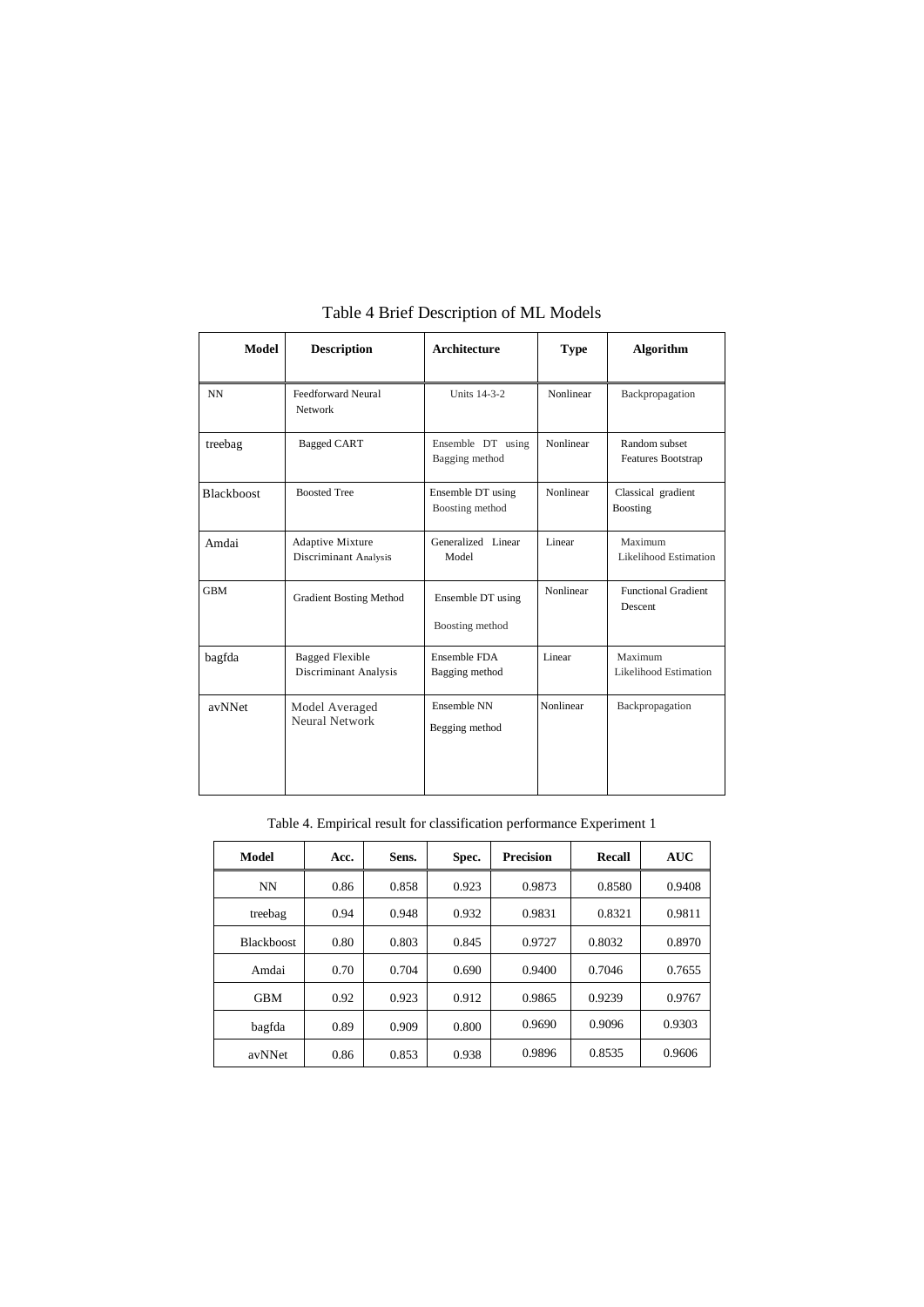| <b>Model</b> | Acc. | Sens.  | Spec.  | <b>Precision</b> | Recall | <b>AUC</b> |
|--------------|------|--------|--------|------------------|--------|------------|
| <b>NN</b>    | 0.89 | 0.9468 | 0.2464 | 0.9402           | 0.9468 | 0.7951     |
| treebag      | 0.70 | 0.6941 | 0.7971 | 0.9772           | 0.6941 | 0.8230     |
| Black-       | 0.85 | 0.8920 | 0.4251 | 0.9510           | 0.8920 | 0.8397     |
| Amdai        | 0.76 | 0.7728 | 0.6184 | 0.9621           | 0.7728 | 0.7888     |
| <b>GBM</b>   | 0.71 | 0.7114 | 0.7778 | 0.9757           | 0.7114 | 0.8277     |
| bagfda       | 0.66 | 0.6431 | 0.8744 | 0.9846           | 0.6431 | 0.8275     |
| avNNe        | 0.72 | 0.7184 | 0.7536 | 0.9733           | 0.7184 | 0.8216     |

Table 5 . Empirical result for classification performance Experiment 2



Figure 3 Roc Curve Experiment 1 **Figure 4 Roc Curve Experiment 2** 

#### **4 Conclusion**

The principal focus of this study was to investigate the factors that affect learner dropout rates in MOOCs. Two sets of experiments have been conducted relating to different points of the course lifecycle. In the first experiment learners who enter into courses at the opening date, then subsequently withdraw during the first week were considered. Conversely, the second experiment focuses on learners who enter after the commencement of courses, who then drop off prior to the final exam. We undertook EDA as prior step to enhance understanding of attrition correlates, indicating that factors such as exam fees are unlikely to constitute a key reason for withdrawal, since few participants attrited from the course during the last week. Machine learning is shown to be a valuable tool for predication of attrition and retention within MOOCs , Result reveal the ML models achieve high average performance across all metrics